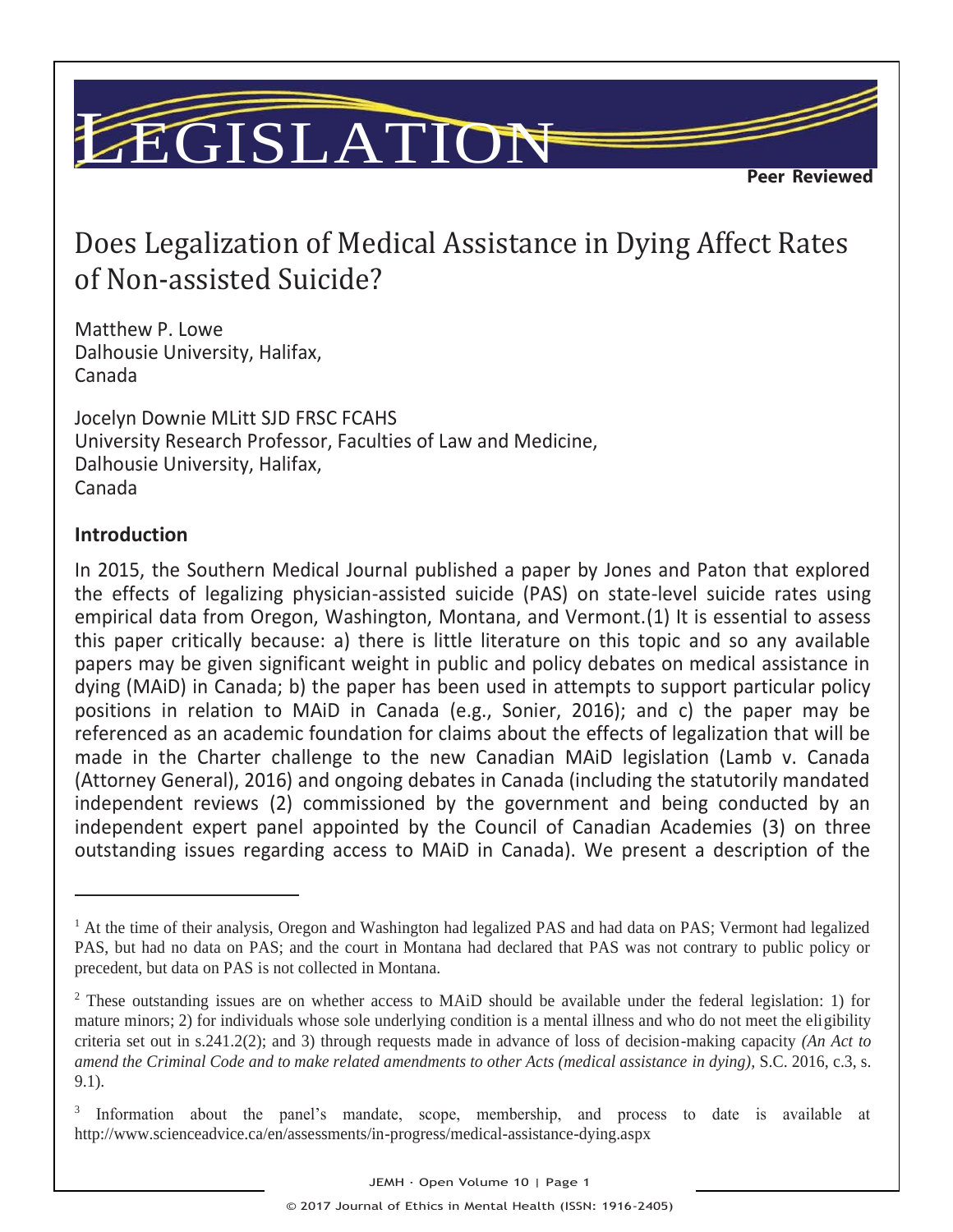Jones and Paton paper's objectives, methods, and results. We then explore its strengths and weaknesses, and illustrate the problems with interpreting the data as the authors have done. We conclude that the interpretations of the authors are not supported by the data presented and we caution against using the authors' conclusions for the purposes of informing public opinion, litigation, and law reform.

A quick comment about terminology is required here. "Medical assistance in dying" is the umbrella term used in the new Canadian legislation to capture both euthanasia ("the administering by a medical practitioner or nurse practitioner of a substance to a person, at their request, that causes their death") and assisted suicide ("the prescribing or providing by a medical practitioner or nurse practitioner of a substance to a person, at their request, so that they may self-administer the substance and in doing so cause their own death") (An Act to amend the Criminal Code and to make related amendments to other Acts (medical assistance in dying), S.C. 2016, c.3, s.3). Jones and Paton refer to "physician-assisted suicide" because, under the American model for assisted dying (4), only assisted suicide is permitted and only physicians are permitted to provide the assistance.

#### **The Jones and Paton paper's objectives, methods, and results**

l

Jones and Paton (2015) sought to "test the change in rates of non-assisted suicides and total suicides (including assisted suicide) before and after the legalization of PAS" (p. 599) as well as the association between PAS and the age of suicide. They expressed particular interest in Richard Posner's 1997 claim that "if physician-assisted suicide in cases of physical incapacity is permitted, the number of suicides will be reduced. Moreover, in the fraction of cases in which suicide does occur, it will occur later than if physician-assisted suicide were prevented" (Jones and Paton, 2015, p. 600).

To these ends, the authors gathered US Centers for Disease Control and Prevention (CDC) data on suicides between 1990 and 2013 and compared the change in suicide rates pre and post legalization of PAS in each "PAS state," which included Oregon and Washington (nonassisted suicides, assisted suicides, and total suicides), and Montana and Vermont (nonassisted and total suicides), to the average change in suicide rates in all other states ("non-PAS states"). They used regression analysis to determine the association between nonassisted suicides and legalization of PAS, while accounting for some factors known to influence suicide rates, including:

the unemployment rate, annual per capital real income, percentage of the population that is Hispanic, percentage of the population that is black, percentage of the population that reports adhering to a recognized religion, whether possession of marijuana was decriminalized, whether marijuana was legalized for medical purposes, and whether a 0.08

<sup>4</sup> Physician-assisted suicide is now legal in Oregon, Washington State, Montana, Vermont, California, Colorado, and the District of Columbia. http://eol.law.dal.ca/?page\_id=236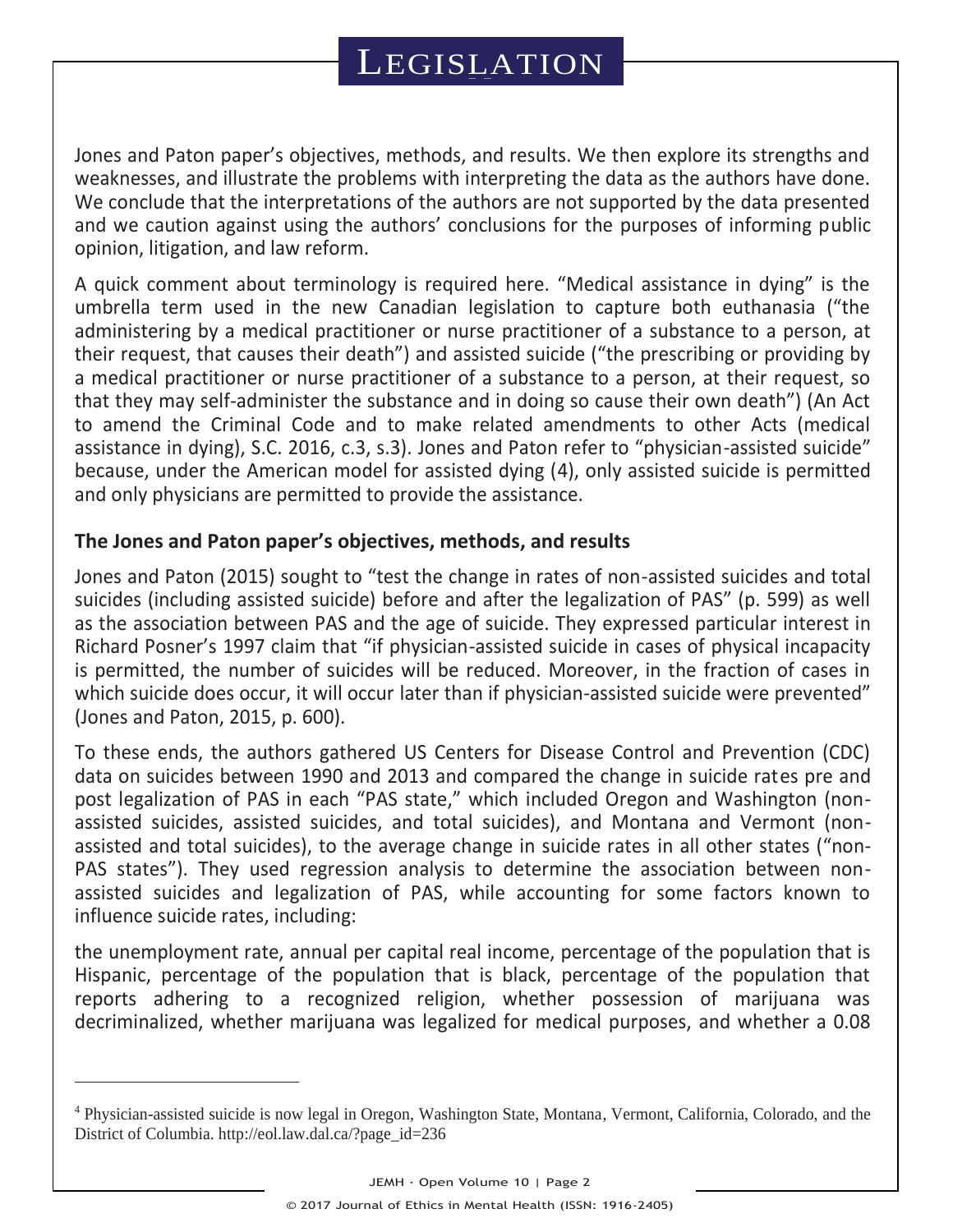blood alcohol law was in place (Jones and Patton, 2015, p. 600).

Jones and Patton also looked at the age at which suicides occur. Based on the claim that the majority of men over 65 who commit suicide in Oregon had an illness that would make them eligible for PAS, the authors divided their data into two groups: suicides occurring at ages younger than 65 and those occurring at age 65 or older. They then determined the change in the rates of suicide for each group pre and post PAS legalization. The authors also used logistic regression to look at the association between PAS and the mean age of non-assisted suicide (using the midpoint of each 10-year age bracket in their calculations).

Jones and Paton conclude: "Taken together, our results provide strong evidence that the legalization of PAS is associated with increases in the rate of suicide, if assisted suicides are included. We find no evidence that PAS is associated with reductions in the non-assisted suicide rate or with increases in the mean age of death for non-assisted suicide" (2015 p. 602).

## **Strengths and Weaknesses of Jones and Paton's Paper**

### **Strengths**

Jones and Paton's paper has some strengths; two are discussed here. First, in their regression analysis, the authors include a number of important independent variables known to be associated with suicide rates, thereby increasing the validity of the tests by reducing the risk of apparent differences between PAS and non-PAS states being attributed to the legalization of PAS rather than other variables between the states. The regression analysis also includes state-specific time trends, adding a dummy variable for each year to appropriately account for changes over time, which also increases the validity of their tests. This is demonstrated in Figure 2 in their paper (p. 602), which shows that non-assisted suicide rates were increasing some years prior to legalization of PAS in Washington and Montana. The change in nonassisted suicides pre and post PAS appeared significant without accounting for time trends, but was shown to not be statistically significant when state time trends were included.

A second strength is the inclusion of confidence intervals in the results, which allows readers to draw their own conclusions about statistical significance, rather than relying on reported p-values; there is a large body of literature available on the shortcomings of using p-values alone, which include the arbitrary nature of the 0.05 significance cut-off and the fact that a significant p-value does not itself mean that a result is significant (Gelman and Stern, 2006).

### **Weaknesses**

Unfortunately, Jones and Paton's paper has a number of weaknesses, both in its methodology and in its interpretation and expression of results. First, despite controlling for a number of important factors associated with suicide in their regression analysis, the authors failed to account for two important predictors of suicide: marriage rates and access to mental health services. Studies have consistently found marriage rates to be inversely correlated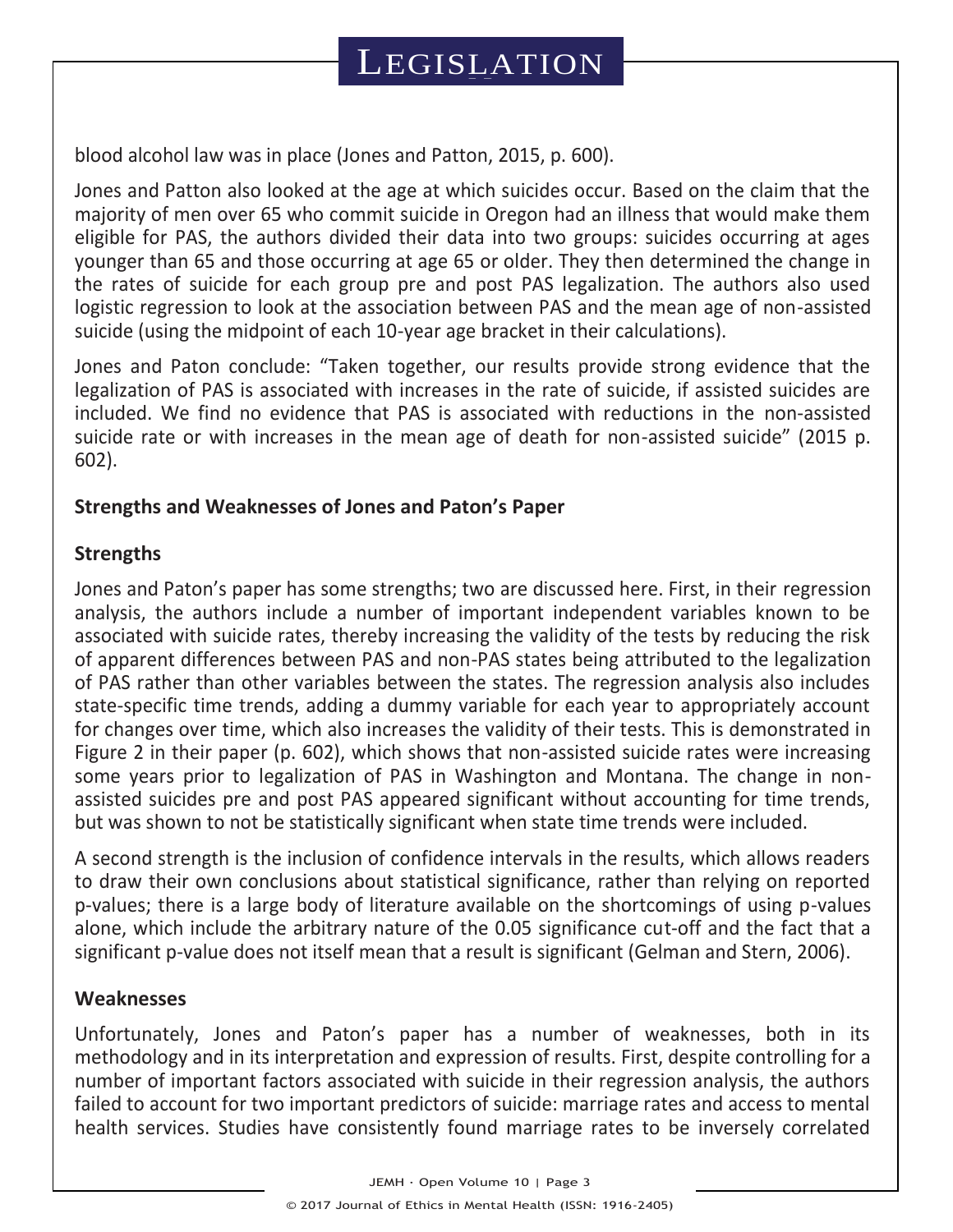with suicide rates (Statistics Canada, 2015; Kachur et al., 1995). Data also exists on the association between access to mental health services and suicide rates; in fact, Steck et al. (2016) described mental health as the most important risk factor for suicides. The authors needed to, but did not, control for these important independent variables as they did for race and other factors.

Another methodological weakness is the authors' analysis of the effect of legalizing PAS on the average age of suicide. They conclude that "estimates of the determinants of the mean age at suicide do not suggest that on average PAS leads to delays in non-assisted suicide" (p. 603). Unfortunately, this conclusion incompletely addresses the claim made by Posner that motivated their paper, as he suggested that PAS would lead to an increase in the average age of total suicide, including assisted and non-assisted suicides (1997). In the text and Table 4 in their results section, Jones and Paton showed a negative, non-significant association between PAS and the average age of non-assisted suicides, but failed to present any evidence on the average age of assisted or total suicides (2015, p.603). These data are necessary to completely evaluate Posner's claim.

In a second analysis of the age at which suicides occur, the authors compared the change in rates of non-assisted suicide in individuals under 65 years of age and those 65 or older. This age cut-off was based on data from an Oregon report, which found that between 2003 and 2012, "physical health problems were notable circumstances reported among older adults aged 65 years and older who died by suicide, but were not prevalent among people aged less than 45 years" (Shen & Millet, N/A, p. 18). It is important to note, however, that the report defines a case of physical illness as "A suicide circumstance in which the victim was experiencing terminal disease, debilitating condition, or chronic pain, that was relevant to the suicide event" (p. 53). Only the first measure, terminal illness, meets the criteria for PAS in Oregon and Washington; a debilitating condition or chronic pain does not. Therefore, the 65 and older cut-off is inappropriate and likely includes too many individuals who do not meet the criteria for PAS, thereby undermining Jones and Paton's results.

In addition to suffering from incomplete and/or inappropriate methodology, the authors' interpretation of their results overreaches the data. A cardinal rule of epidemiology is that association does not prove causation, yet Jones and Paton state, "the introduction of PAS seemingly induces more self-inflicted deaths than it inhibits" (2015, p. 603). There is no basis for claiming that PAS "induces" deaths. Their regression analysis, which in this case misses at least two important factors, does not and cannot provide evidence of a direct causal relationship between PAS and suicide rates. Furthermore, it is important to note that any associations found between PAS and non-assisted suicide are statistically non-significant when state time trends are included. This means that non-assisted suicide rates were already changing in states with PAS before it was legalized, and that legalization had no effect. In response to this finding, Jones and Paton state, "the available evidence does not support the conjecture that legalizing assisted suicide would lead to a reduction in non-assisted suicides. This suggests either that PAS does not inhibit (nor acts as an alternative to) non-assisted suicide or that it acts in this way in some individuals but is associated with an increased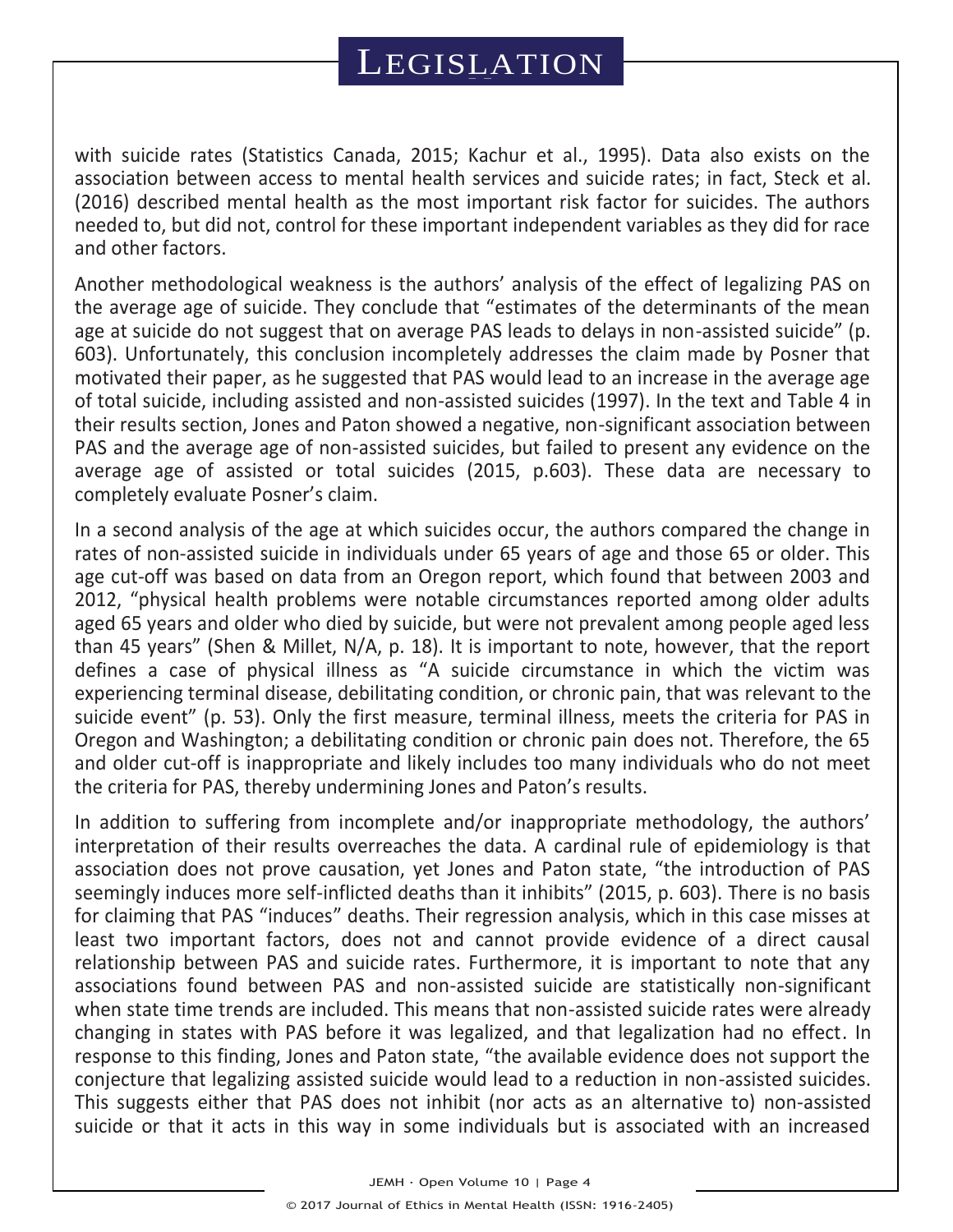inclination to suicide in others" (2015, p. 603). Again, Jones and Paton seem to interpret their results in a way that confirms their hypotheses, but for which evidence does not exist. Their claim ignores the possibility that the legalization of PAS inhibits non-assisted suicide, but this inhibitory effect is outweighed by other disinhibitory variables. Furthermore, the evidence itself does not suggest any reasons for the absence of a statistically significant association between legalizing PAS and rates of non-assisted suicide.

A consequence of the methodological weaknesses and inappropriate interpretation of results in this paper is its vulnerability to misunderstanding and misrepresentation by the media and PAS opponents. Many media outlets and PAS opponents, with varying degrees of reputability, have referred to the paper as evidence of the damaging effects of legalizing PAS. Some imply or directly state — incorrectly — that legalization of PAS leads to an increase in non-assisted suicides (Kheriaty, 2015a; Kheriaty, 2015b; Wood & Anderson, 2015; Sonier, 2016). Moreover, despite a lack of direct evidence in the paper, some have claimed that Jones and Paton's paper provides evidence of a social contagion effect, wherein acceptance of some forms of suicide (PAS) leads to an increase in others (non-assisted) (Kheriaty, 2015a; Kheriaty, 2015b). Jones and Paton demonstrated an increase in total suicide rates, with no association between the legalization of PAS and non-assisted suicide rates.

While the authors of a paper cannot control how their research is represented by others, they can influence its reception and should do so with great care. Unfortunately, the paper is presented in such a way as to invite or allow misunderstanding and misrepresentation. For example, Figure 2 in the Jones and Paton paper (2015, p. 602) plots the increase in nonassisted suicide rates for Oregon, Washington, and Montana that appear to be associated with PAS legislation. However, as mentioned previously, the association disappears once state-specific time trends are taken into account. This non-significance is stated in the text and in the caption for Table 2, but the large figure reflecting non-significant results makes this important distinction easy to miss.

Similarly, at the end of their results section, Jones and Paton include the following statement "the association [between the legalization of PAS and non-assisted suicide] is found to be positive and significantly so when we do not include state-specific trends" (2015, p. 602). It is reasonably foreseeable that non-statisticians would take this statement to mean that the paper's statistical analysis showed that legalization of PAS leads to an increase in nonassisted suicide and, when state-specific trends are not included, to a large increase. A clearer statement, such as "when state-specific time trends are taken into account, there is no statistically significant association between legalization of PAS and non-assisted suicide," would likely have increased the accuracy of media and others reporting on this finding.

### **The broader context**

Given the significance of the topic, it is also worth situating Jones and Paton's review of the data from Oregon, Washington, Montana, and Vermont in the broader international context.

A 2012 Swiss report (Actualités OFS, 2009) compared rates of assisted and non-assisted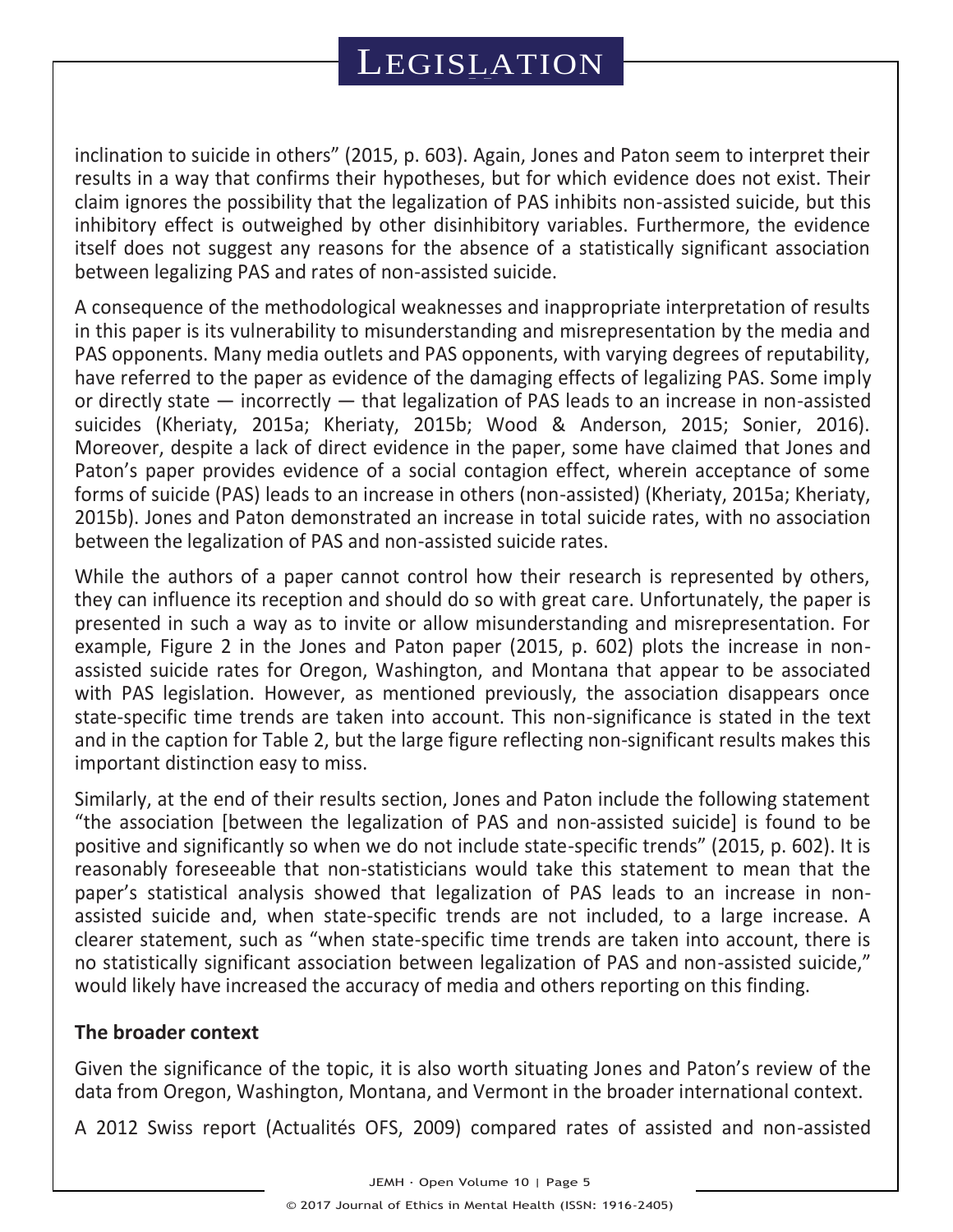suicide from 1995 to 2009. The authors found that while the number of total suicides has increased, the total rates of suicide per 100,000 people have continuously decreased: they are half what they were in 1980. Another study (Steck et al., 2015) also compared trends in non-assisted and assisted suicide from 1991-2008 in Switzerland. They found that rates of suicide decreased in men, with a dramatic decrease in rates in young men, while rates of suicide increased in older women but remained unchanged in younger women.

In the Netherlands, non-assisted suicide rates reached their lowest level in 2007, five years after passing legislation that regulated PAS and euthanasia (Figure 1, Centraal Bureau voor de Statistek, 2014). It should be noted that total suicide rates have increased in recent years, but are still not at the levels of the 1980s.



Figure 1. Trends in total suicide rates (solid line) and non-assisted suicide rates (total suicides – assisted suicides; dashed line) per 100,000 residents from 1990-2011 (Centraal Bureau voor de Statistek, 2014; Nicol et al., 2013). In 2002, PAS legislation was passed and reporting PAS became mandatory in the Netherlands.

In Belgium, assisted suicide is treated as a form of euthanasia by the Federal Control and Evaluation Committee on Euthanasia, so a comparison between assisted and non-assisted suicides is not possible. However, despite the increase in the number of euthanasia cases since 2002, according to OECD Data (2016), non-assisted suicide rates in Belgium have been on a downward trend since 1993. In Luxembourg, where PAS and euthanasia was legalized in 2009, rates of non-assisted suicide have also seen a downward trend over that timeframe (OECD Data, 2016). No assisted suicides have been reported since the passing of the legislation in Luxembourg, although there have been cases of euthanasia (Nicol et al., 2013).

Figure 2 plots the non-assisted suicide rates for Belgium, Luxembourg, the Netherlands, and Switzerland from 1990 to 2013 (OECD Data, 2016). On average, non-assisted suicide rates have remained constant or decreased since 1990.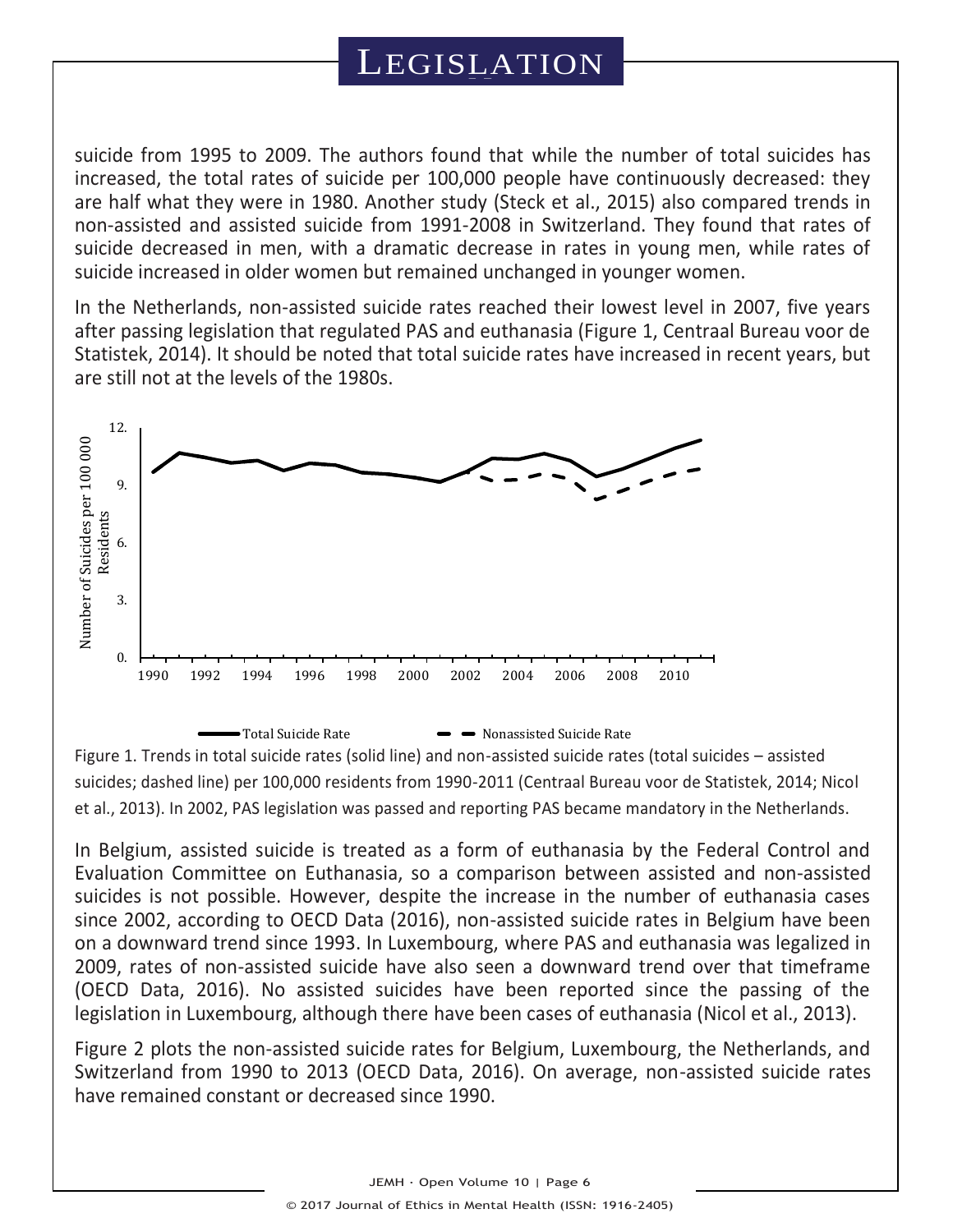

Figure 2. Trends in non-assisted suicide rates per 100,000 residents in Belgium (Blue), Luxembourg (Purple), Netherlands (Orange), and Switzerland (Green) from 1990-2013 (OECD Data, 2016). Belgium, Luxembourg, and Switzerland have had, overall, continuously declining rates of non-assisted suicide since 1990.

Data from Switzerland, Belgium, Netherlands, and Luxembourg contrast the trends in rates of non-assisted suicide observed in the United States, and this must be borne in mind whenever contemplating using the Jones and Paton paper in the context of the public, academic, and legislative debates about medical assistance in dying in Canada and elsewhere.

## **Conclusion**

As there continues to be litigation and legislative reform about medical assistance in dying in Canada, there will continue to be a need for a valid and reliable empirical evidence to support empirical claims made in support of various positions on the topic. In their paper, Jones and Paton attempted to provide empirical research on which to base future arguments; however, a number of weaknesses in the paper undermine its claims. Omission of important suicide risk factors, incomplete analysis of the age issue, and misleading passages and figures that lead to misunderstanding and misrepresentation by the media and others mean that caution must be exercised when considering the claims made in the paper. Law and policymakers should also bear in mind the fact that suicide trends in Oregon and Washington do not necessarily reflect or predict the effects of the legalization of medical assistance in dying in other countries. Much more research is required before definitive claims about the effects of legalization of medical assistance in dying on non-assisted suicide can be made.

## **References**

Actualités OFS. (2009). Statistique des causes de décès 2009: Assistance au suicide et suicide en Suisse. Département Federal de L'intérieur DFI, Office Féderal de la Statistiques OFS. Retrieved August 15, 2016 from min.ch/bfs/fr/home/statistiques/sante/etat-sante/mortalitecasante/mortalite-causes-deces/specifiques.assetdetail.347775.html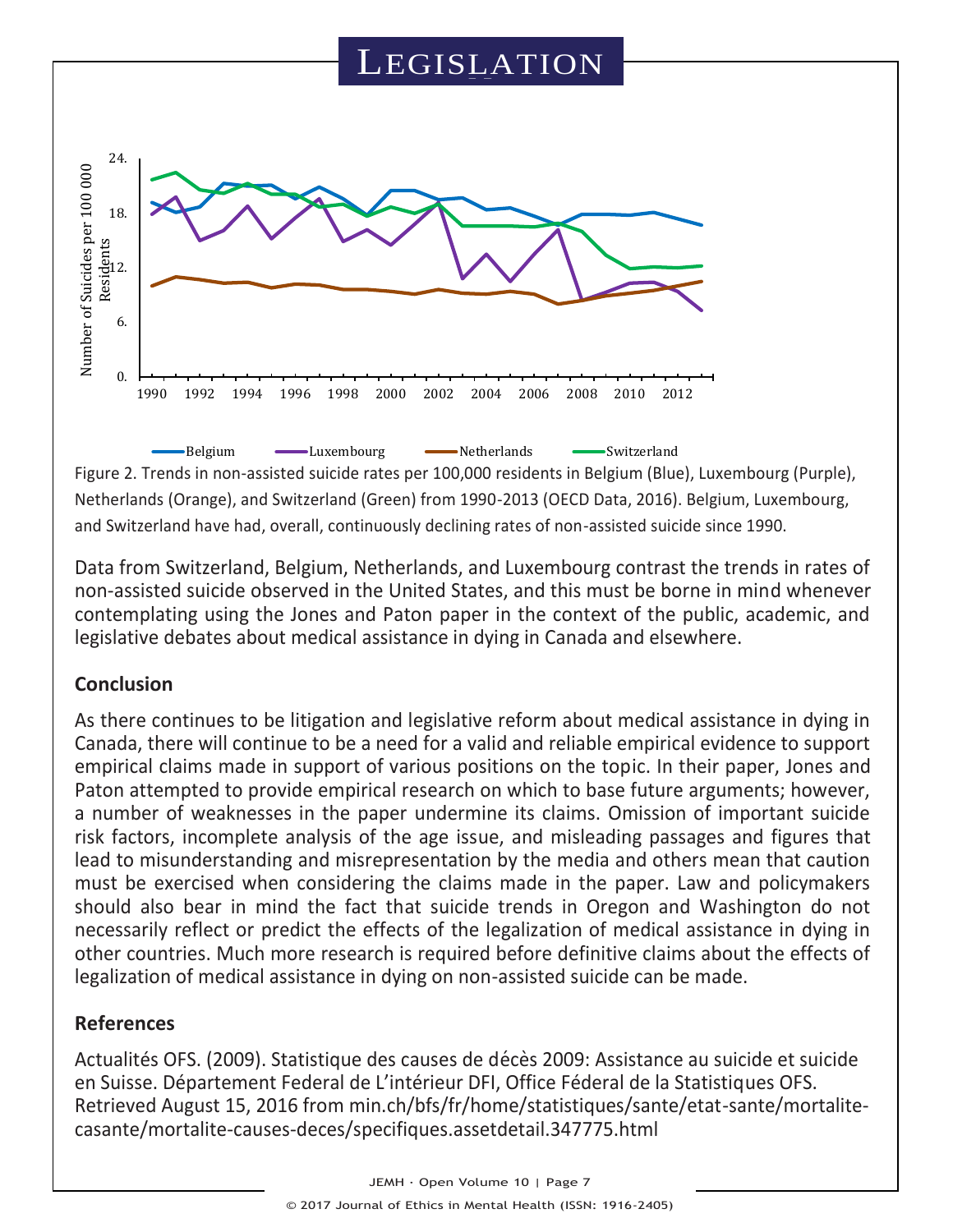Bill C-14: An Act to amend the Criminal Code and to make related amendments to other Acts (medical assistance in dying).  $1^{st}$  Reading, June 17, 2016, 42<sup>nd</sup> Parliament,  $1^{st}$  Session, 2015-2016. (Online). Ottawa: Parliament of Canada, 2016. Retrieved Sept 30, 2016: http://www.parl.gc.ca/HousePublications/Publication.aspx?Language=E&Mode=1&DocId=83 84014&Col=1

Centraal Bureau voor de Statistek. (2014). Suicides rise substantially again. CBS (NL); Retrieved Sept 1, 2016 from: https://www.cbs.nl/en-gb/news/2014/50/suicides-risesubstantially-again

Gelman, A., & Stern, H. (2006). The difference between "significant" and "not significant" is not itself statistically significant. Journal of the American Statistical Association, 60:328–31.

Jones, D.A., & Paton, D. (2015). How does legalization of physician-assisted suicide affect rates of suicide? Southern Medical Journal, 108:599–604. Retrieved July 1, 2016 from http://sma.org/southern-medical-journal/article/how-does-legalization-of-physician-assistedsuicide-affect-rates-of-suicide/

Kachur, P.S., Potter, L.B., James, S.P., & Powell, K.E. (1995). Suicide in the United States 1980- 1992. Violence Surveillance Summary Series, No.1. National Center for Injury Prevention and Control

Kheriaty, A. (2015a, Nov 20). The dangerously contagious effect of assisted-suicide laws. The Washington Post: Opinions. Retrieved Sept 25, 2016 from https://www.washingtonpost.com

Kheriaty, A. (2015b). Social contagion effects of physician-assisted suicide: Commentary on "How does legalization of physician-assisted suicide affect rates of suicide?". Southern Medical Journal, 108:605–606. Retrieved Sept 25, 2016 from http://ovidsp.tx.ovid.com

Lamb and BC Civil Liberties Association V. Attorney General of Canada, Supreme Court of British Columbia (2016). Retrieved Sept 30 from http://eol.law.dal.ca/wpcontent/uploads/2016/07/Lamb-v-Canada.pdf

Nicol, J., Tiedemann, M., & Valiquet, D. (2013). Euthanasia and assisted suicide: International experiences. Parliament of Canada, Legal and Social Affairs Division. Retrieved Sept 1, 2016 from http://www.lop.parl.gc.ca/content/lop/researchpublications/2011-67-e.htm

OECD Data. (2016). Suicide rates. Retrieved Sept 1, 2016 from https://data.oecd.org/healthstat/suicide-rates.htm

Posner, R.A. (1997). Euthanasia and geronticide. In Posner, R.A., Aging and Old Age (pp. 235- 253). Chicago: University of Chicago Press

Shen, X., & Millet, L. (N/A). Suicides in Oregon: Trends and associated factors. 2003-2012. Oregon Health Authority, Portland, Oregon. Retrieved Sept 25, 2016 from http://public.health.oregon.gov/DiseasesConditions/InjuryFatalityData/Documents/NVDRS/S uicide%20in%20Oregon%202015%20report.pdf